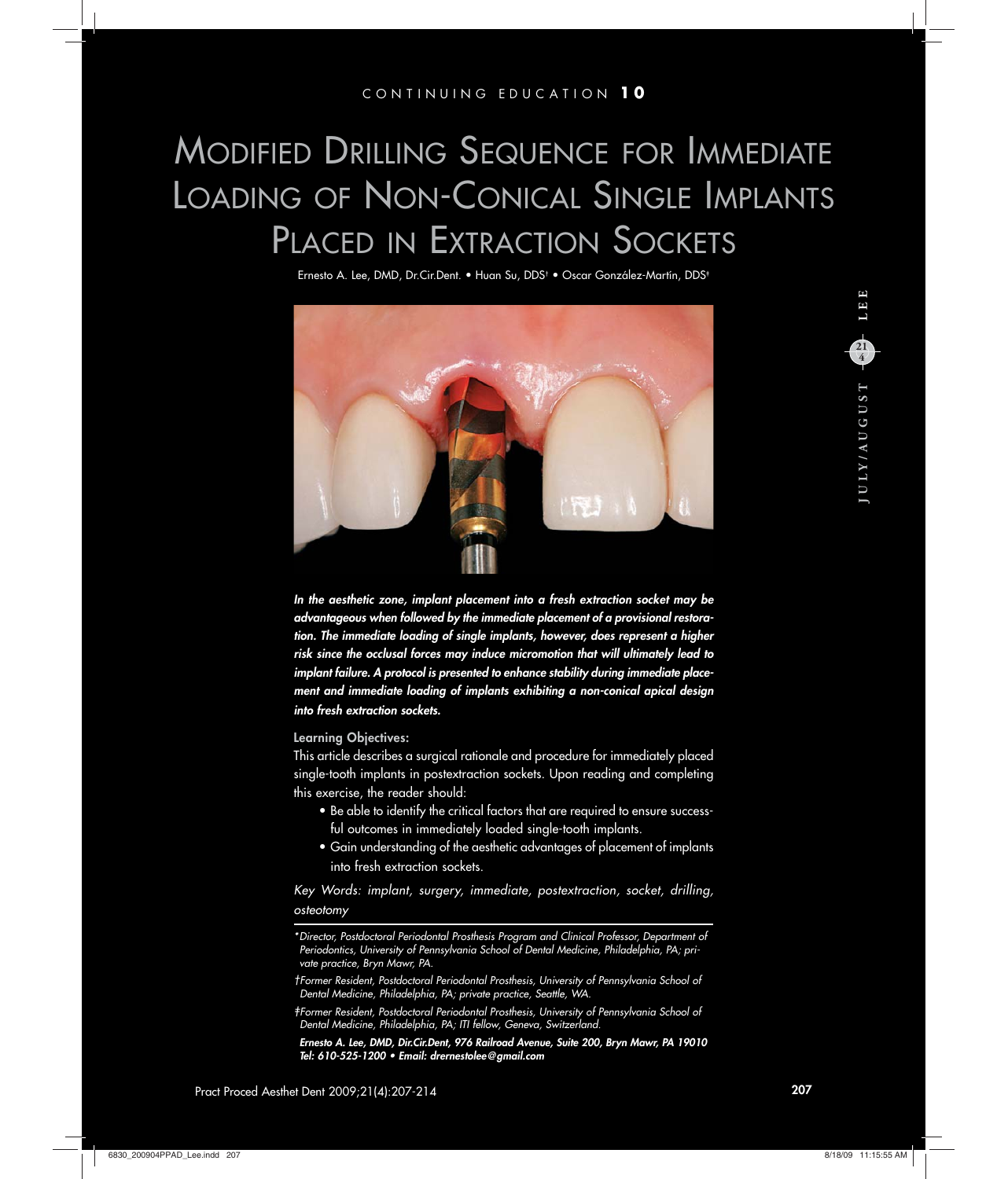Dental implant manutacturers have developed spe-<br>Cific drilling sequences to ensure optimum results with respect to osseointegration. The recommended drilling procedure, however, accounts for clinical applications where traditional implant loading protocols (which include a healing period prior to restoring the implant and subsequent exposure to occlusal forces) will be followed.

The immediate loading of dental implants may be successfully achieved following certain guidelines. Several authors have demonstrated high success rates in situations where multiple implants are immediately loaded and splinted with a full-arch fixed prosthesis.<sup>1-3</sup> The rationale for this procedure is grounded in the fact that the cross-arch stabilization provided by the splinted prosthesis limits implant movement, thus preventing fibrous proliferation along the implant surface and allowing osseointegration to result in adequate bone-to-implant contact.

Ganeles and Testori reported high success rates in full-arch mandibular and maxillary immediate loading cases utilizing implant insertion torque values of 25 Ncm.<sup>4,5</sup> There are, however, few guidelines with respect to the immediate loading of single implants, where splinting is not available as a mechanism to ameliorate the application of occlusal forces.



**Figure 1. A 52-year-old female with a high smile line presented with fractured tooth #8(11). Adjacent restorations are functionally adequate and aesthetically acceptable.**



**Figure 2. Preoperative radiograph of fractured #8. Restoration will require endodontic therapy, forced eruption, and/or crown lengthening.**



**Figure 3. The periotome technique is utilized to remove the tooth fragment, with the objective of minimizing soft tissue trauma.**



**Figure 4. Preservation of the socket and an intact buccal plate are essential for immediate placement and maintenance of peri-implant bone and soft tissue levels.**

## **Immediate Postextraction Placement and Provisionalization of Single Implants**

It is a well-established fact that tooth extraction will result in resorption of the alveolar ridge.6 Although major changes occur through a 12-month period following tooth extraction, two thirds of the reduction in ridge dimension will occur within the first three months.<sup>7,8</sup> Periodontal ligament fibers insert into the cementum on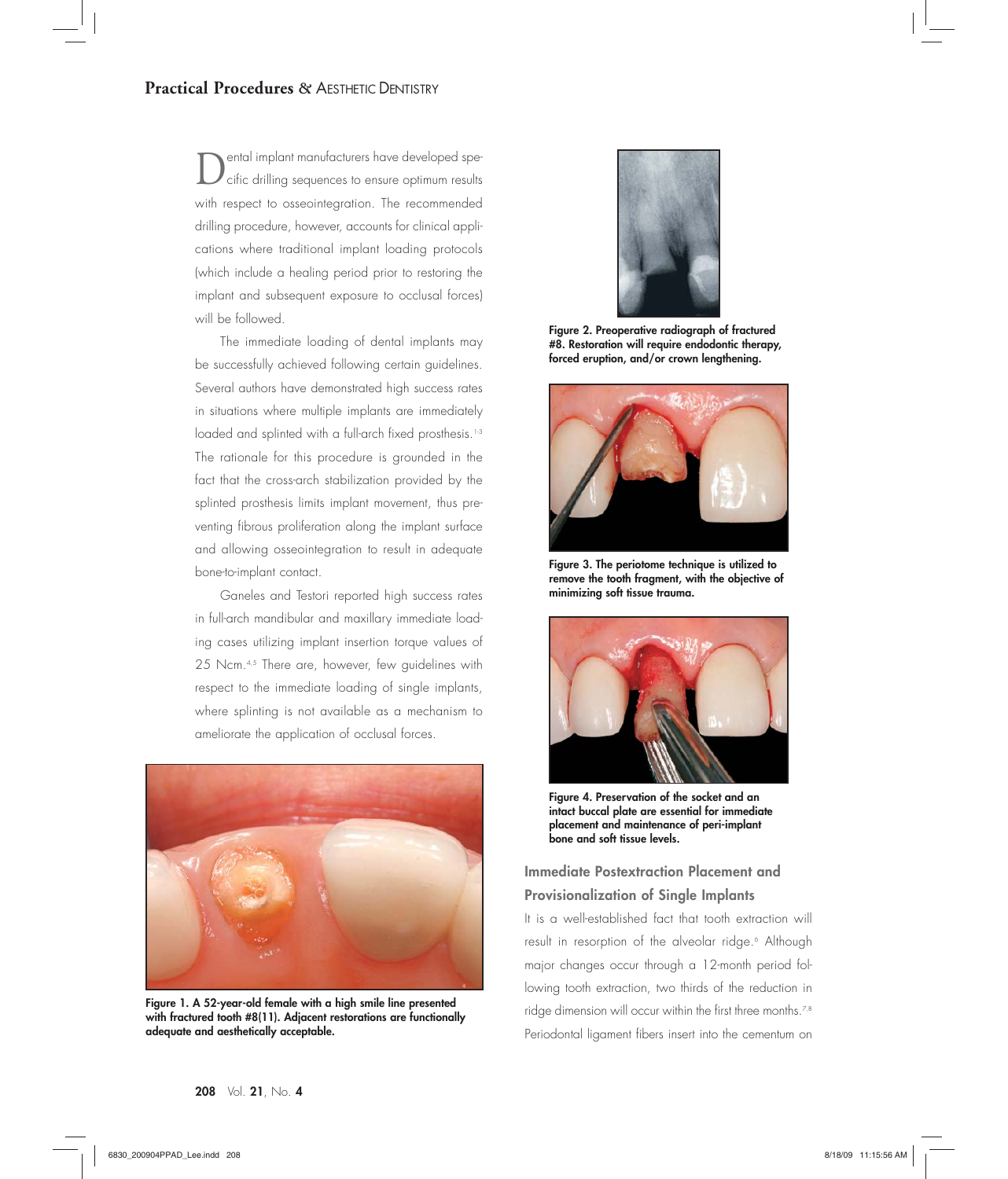

**Figure 5. A precision drill is recommended to initiate the osteotomy on the palatal wall of the alveolar socket.** 



**Figure 6. The site is subsequently drilled beyond the apical region until the precise depth required by the selected implant length is achieved.**



**Figure 7. Subsequent shaping drills should be utilized while applying palatal pressure to prevent the osteotomy from migrating labially through the drilling sequence.**

the tooth side, and into bundle bone on the alveolar side. This bundle bone is lost as a result of the resorptive process following tooth extraction. The degree of bone remodeling will be dependent on the periodontal biotype.9 The presence of a thicker facial plate may limit the amount of alveolar crest height that is lost due to bone remodeling following tooth extraction. Conversely, patients with thin biotypes exhibit a narrower labial plate

that is comprised of a proportionally higher amount of bundle bone, thus leading to an increased loss of vertical alveolar ridge height postextraction.

Placement of a dental implant into a fresh extraction socket has been proposed as a viable alternative to the traditional delayed approach, and several authors have reported acceptable success rates with immediate placement techniques.<sup>10,11</sup> That such a procedure can be utilized as a means of preventing the alveolar and gingival remodeling that will occur as a result of tooth removal remains controversial. Although the assumption that implant placement will prevent bone resorption following extraction continues to be advanced by many clinicians, animal research appears to indicate that this is not the case, at least in the dog model.<sup>9,12</sup>

Placement of a provisional restoration at the time of implant placement has also been advocated to preserve the gingival tissue height and profile. The current rationale is based on the idea that the temporary restoration will support the soft tissue contours, thus avoiding collapse of the gingival margin and interproximal papillae.13-15 An alternative technique includes the use of a transitional custom abutment in conjunction with the placement of a provisional restoration.<sup>16</sup> Available clinical data and experience appears to support the validity of this protocol.



**Figure 8. The second-to-last drill is utilized to prepare the entire length of the osteotomy. Mesiodistal drill orientation should concur with the long axis of the future restoration.**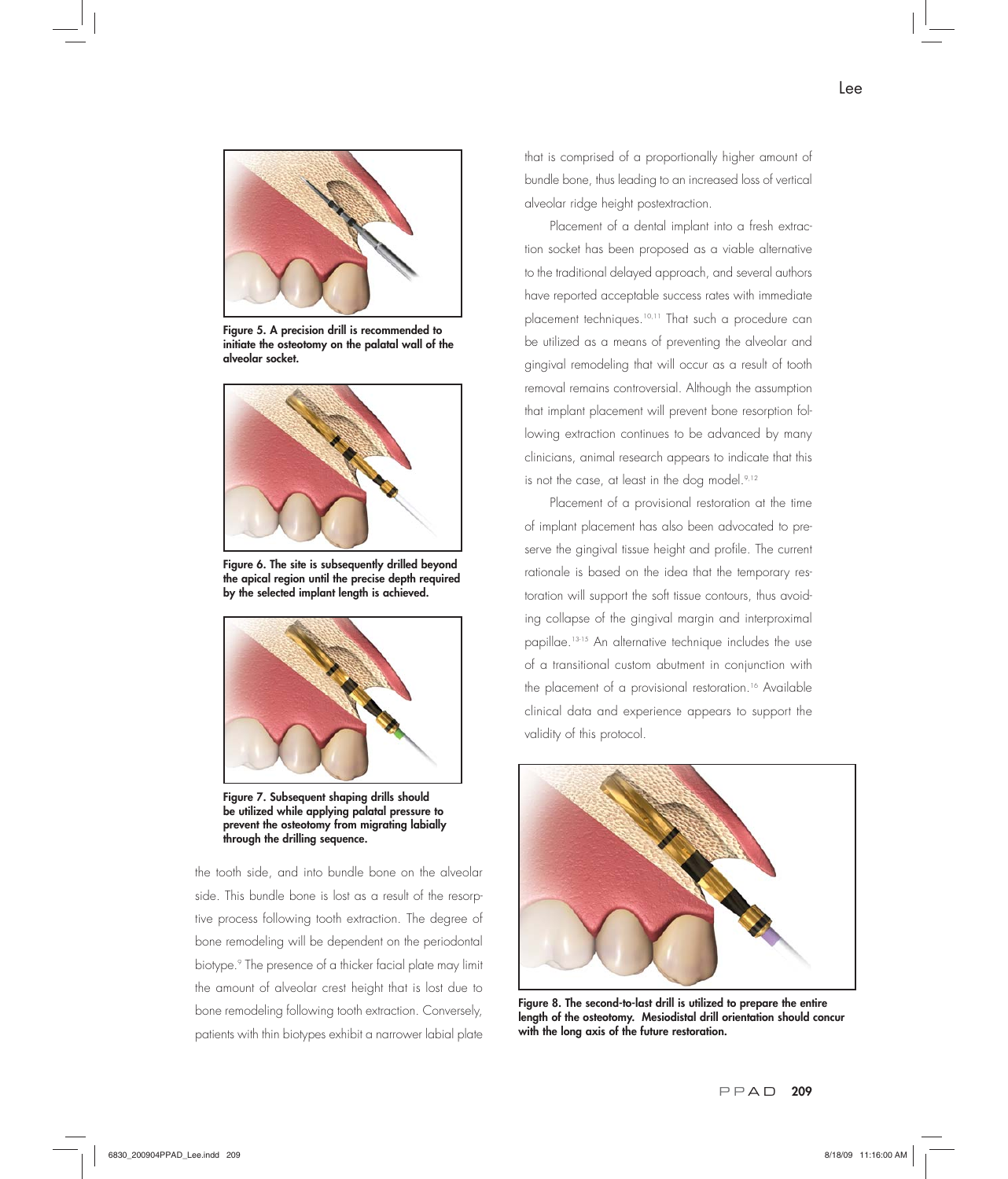While immediate loading of a full-arch prosthesis has been shown to be a viable approach,<sup>1,4,5</sup> the immediate loading of single implants requires additional considerations. Since splinting cannot be counted on to control occlusal forces under these circumstances, implants placed into extraction sockets that are immediately loaded may require a higher degree of stability to prevent micromotion and fibrous tissue proliferation along the implant surface, which may result in decreased bone-to-implant contact and potential fixture failure. Nevertheless, minimum insertion torque requirements for the successful integration of immediately loaded single-tooth implants placed into fresh extraction sockets remain to be determined. Reports by Wörhle<sup>13</sup> and Cannizaro et al<sup>17</sup> suggest that insertion torques of 45 Ncm seem adequate in terms of achieving sufficient primary stability for immediate loading of single-tooth implants. Conversely, Pinheiro Ottoni et al reported a high degree of failures when implants where placed at 20 Ncm and immediately loaded.<sup>18</sup>

## **Treatment Objectives**

The following protocol was developed with the purpose of increasing the insertion torque and stability of implants exhibiting a non-conical apical design placed into fresh extraction sockets. Additionally, it should enable clinicians to pursue immediate loading with a provisional restoration.

## **Surgical Guidelines**

Implant osteotomy preparation in fresh extraction sockets may present technical challenges. Often times, the clinician may choose not to follow the orientation of the extracted tooth, which requires the surgical preparation of an alveolar wall. Additionally, immediate postextraction placement in the aesthetic zone often requires that the implant be placed in a more lingual (ie, palatal) position. Either of the former scenarios includes osteotomy drilling that must be performed on the inclined



**Figure 9. Implants with a conical apex may be placed into the undersized osteotomy at this stage.** 



**Figure 10. Final drill is utilized to a depth equivalent to two thirds of the selected implant length, while widening the osteotomy.**



**Figure 11. The underprepared apical third of the osteotomy provides enhanced primary stability to allow immediate loading of single implants.**



**Figure 12. Insertion torque of 45 Ncm is recommended. The implant/alveolar gap is grafted with a xenograft.**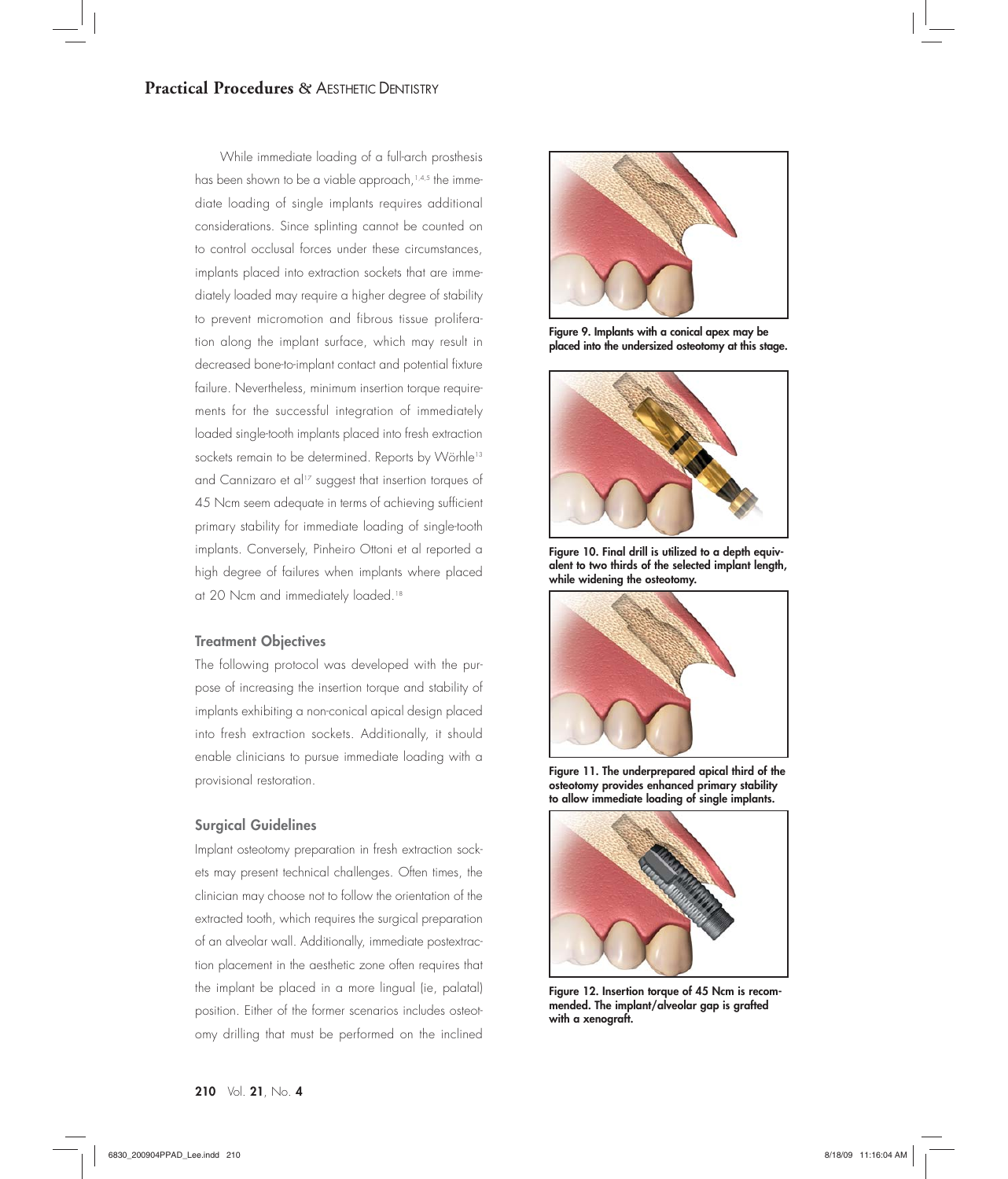

**Figure 13. The manufacturer's recommended drilling sequence was followed to the required implant depth.**



**Figure 14. The last drill is utilized to a depth equivalent to two thirds of the implant length. This allows insertion of the non-conical implant.**



**Figure 15. The implant is placed towards the palatal surface, so that a 1-mm to 2-mm gap remains between its surface and the labial wall.** 



**Figure 16. A transitional custom abutment is fabricated chairside. The cervical emergence profile is similar to the corresponding area of the extracted tooth.**

plane of a socket wall. Traditionally shaped initial drills and pilot burs are not designed for this application and may tend to drift during the drilling procedure, therefore making adequate implant placement more difficult in these situations (Figures 1 through 4).

The authors' preference is to utilize a precision initial drill that allows accurate positioning of the osteotomy within the palatal alveolar wall. Once the osteotomy site has been clearly established, a number of drills are followed in sequence to accommodate the desired implant length and subsequently prepare the osteotomy site to its required diameter. Efforts must be made to apply pressure towards the palatal aspect during drilling to preclude the osteotomy preparation from migrating labially as the drilling sequence is completed (Figures 5 through 12).

A common method of achieving increased insertion torques is to undersize the osteotomy preparation relative to the diameter of the implant that will be placed.<sup>19</sup> This approach, however, is not universally applicable to all implant types. Tapered implants and implants with a conical apex design exhibit a narrower apical diameter that may be fitted into an undersized osteotomy. Some popular implant designs, however, incorporate the use of parallel walls and a square or blunt apex, which do not lend themselves to common undersizing techniques.

The authors have developed a modified drilling technique to achieve higher insertion torques in implants exhibiting a non-conical design. The protocol follows the traditional drilling sequence recommended by the manufacturer except for the last drill, which must be utilized in order to properly size the osteotomy so that it will allow placement of the non-conical implant apex. Increased primary stability is achieved by drilling only to a distance corresponding to two thirds (2/3) of the implant length. The objective herein is to drill beyond the socket while preserving an underprepared portion of the osteotomy within the cancellous bone (Figures 13 through 15).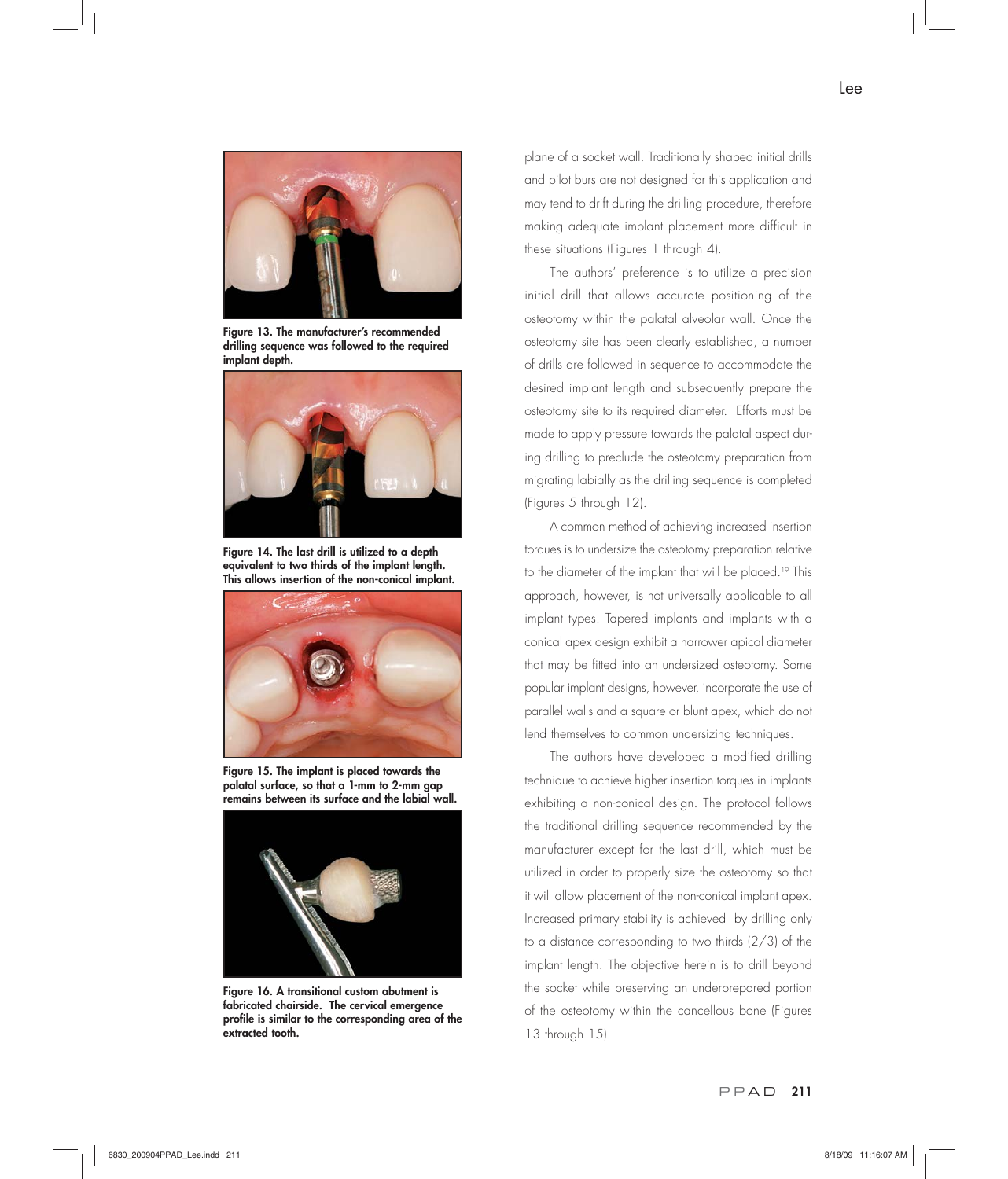Implant placement is then performed at 15 rpm, with complete seating taking place at a minimum insertion torque of 45 Ncm. In the authors' experience, the implant stability resulting from this amount of insertion torque appears to be sufficient to allow immediate placement of a provisional restoration. Depending on bone quality, excessive resistance may be encountered during implant insertion, which poses a risk of stripping the osteotomy threads. In this case, the implant must be reversed out and the osteotomy must be further prepared utilizing the final drill to a longer distance.

The osteotomy preparation is oriented to allow implant placement that will result in a gap of approximately 1 mm to 2 mm between the buccal socket wall and the corresponding implant surface. This ensures that no trauma is placed on the buccal alveolar socket wall as a result of the implant procedure. The authors advocate grafting this gap with a bovine-derived xenograph (eg, Bio-Oss, Osteohealth, Shirley, NY) regardless of periodontal biotype. The rationale is to utilize a slow-resorbing material that will provide adequate support to the gingival tissues during the postextraction bone remodeling process.<sup>20,21</sup>

## **Prosthetic Guidelines**

There are many techniques to fabricate an implantsupported provisional crown. The authors recommend utilizing a transitional custom abutment,<sup>16</sup> whereby composite resin is added to a metallic temporary cylinder to achieve an emergence profile that mimics the corresponding cross-sectional portion of the root (Figures 16 and 17).

Once the transitional custom abutment is fabricated, proper placement is facilitated by the fact that it is screw-retained, which allows the clinician to achieve complete seating in the presence of gingival tissue resistance. Once seated, the preparation of the transitional custom abutment is completed and a finish line is established 0.5 mm below the



**Figure 17. The contour of the transitional custom abutment is designed to support the supracrestal tissues and preserve gingival margin levels.**



**Figure 18. Screw retention allows the transitional custom abutment to overcome soft tissue resistance.** 



**Figure 19. The abutment is prepared with the finish line placed 0.5 mm to 1 mm subgingivally.** 



**Figure 20. The existing metal-ceramic crown is retrofitted to serve as a provisional restoration. Soft tissue stability was achieved.**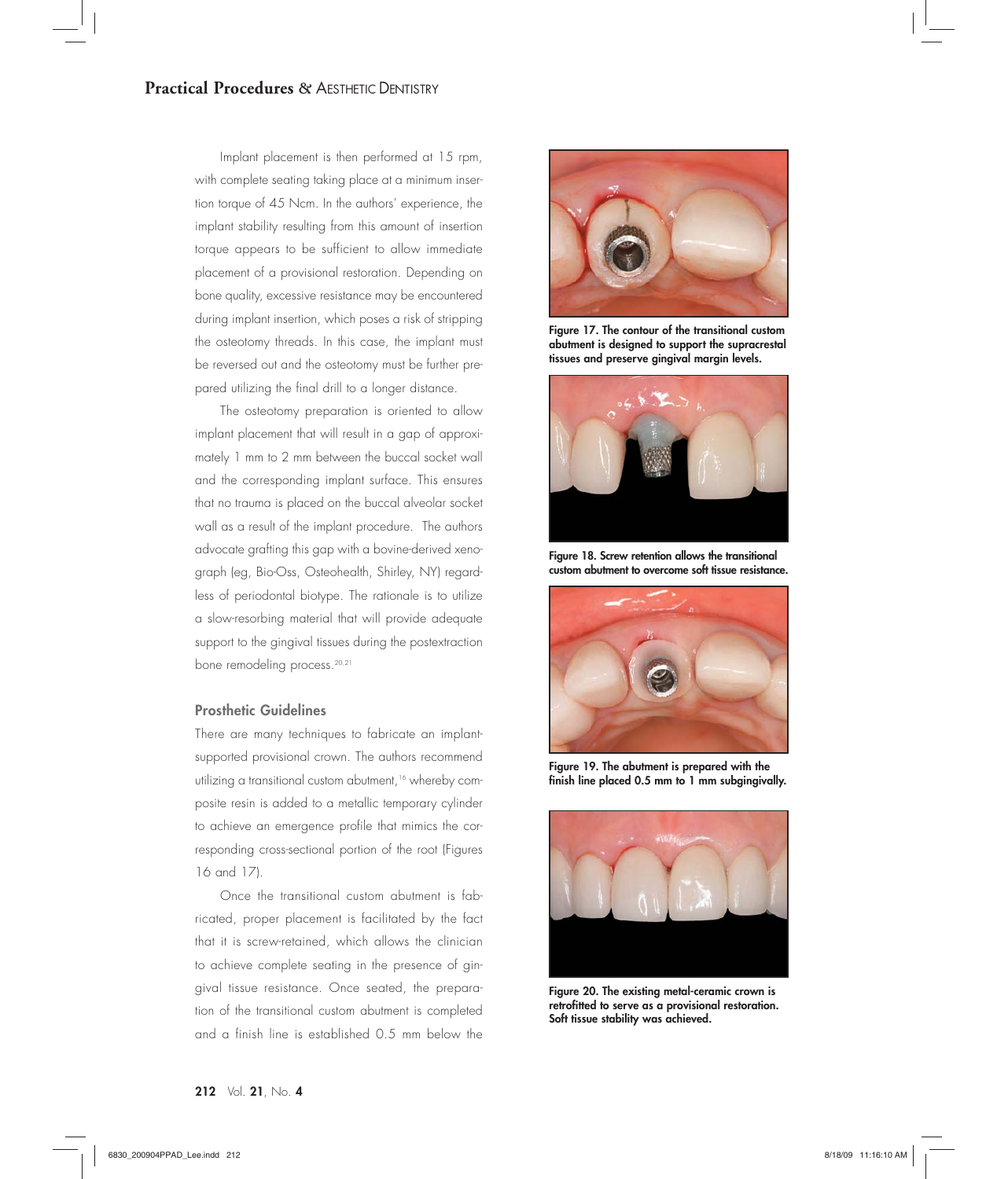

**Figure 21. Six-month postoperative appearance following immediate implant placement and provisionalization.** 



**Figure 22. Restoration included a CAD/CAMfabricated abutment and zirconia crown.** 



**Figure 23. The computer-milled abutment is designed to mimic the contours of the transitional custom abutment.**



**Figure 24. One-year postoperative appearance following placement of the definitive restoration. Papilla and gingival margin levels remain unchanged.**

gingival margin. A provisional crown is subsequently fabricated and placed with temporary cement. This approach avoids the presence of a cement line within the alveolus, or in an excessively subgingival location. Additionally, it eliminates the possibility of the abutment screw exiting through the labial surface (Figures 18 through 21).

Occlusal management includes relieving all centric and excursive contacts, so as to eliminate and/or minimize occlusal loading as much as possible. Patients exhibiting parafunctional habits and excessive overbite with inadequate interocclusal space are poor candidates for this technique due to the difficulty in controlling excessive loading. Following implant integration, an impression technique that utilizes the transitional custom abutment as a pick-up impression coping may be utilized to accurately replicate the peri-implant soft tissue contours.<sup>16</sup> A custom abutment may then be fabricated via casting or computer-milling techniques, over which the definitive restoration may be manufactured and placed (Figures 22 through 26).

## **Future Research**

Six cases were utilized in a preliminary pilot study, utilizing the modified drilling technique described above, for immediate loading of implants placed into fresh extraction sockets. No implant losses have been reported following a two-year observation period, and complete maintenance of proximal bone levels has been verified with periapical radiographs. Additionally, the peri-implant soft tissues remained stable, with postoperative changes in the labial gingival margin of less than 1 mm over the same observation period. Based on these preliminary results, a prospective clinical trial is currently under way at the University of Pennsylvania in order to further investigate the validity of this technique and its effect on peri-implant tissue predictability. The authors expect to report their results in the near future.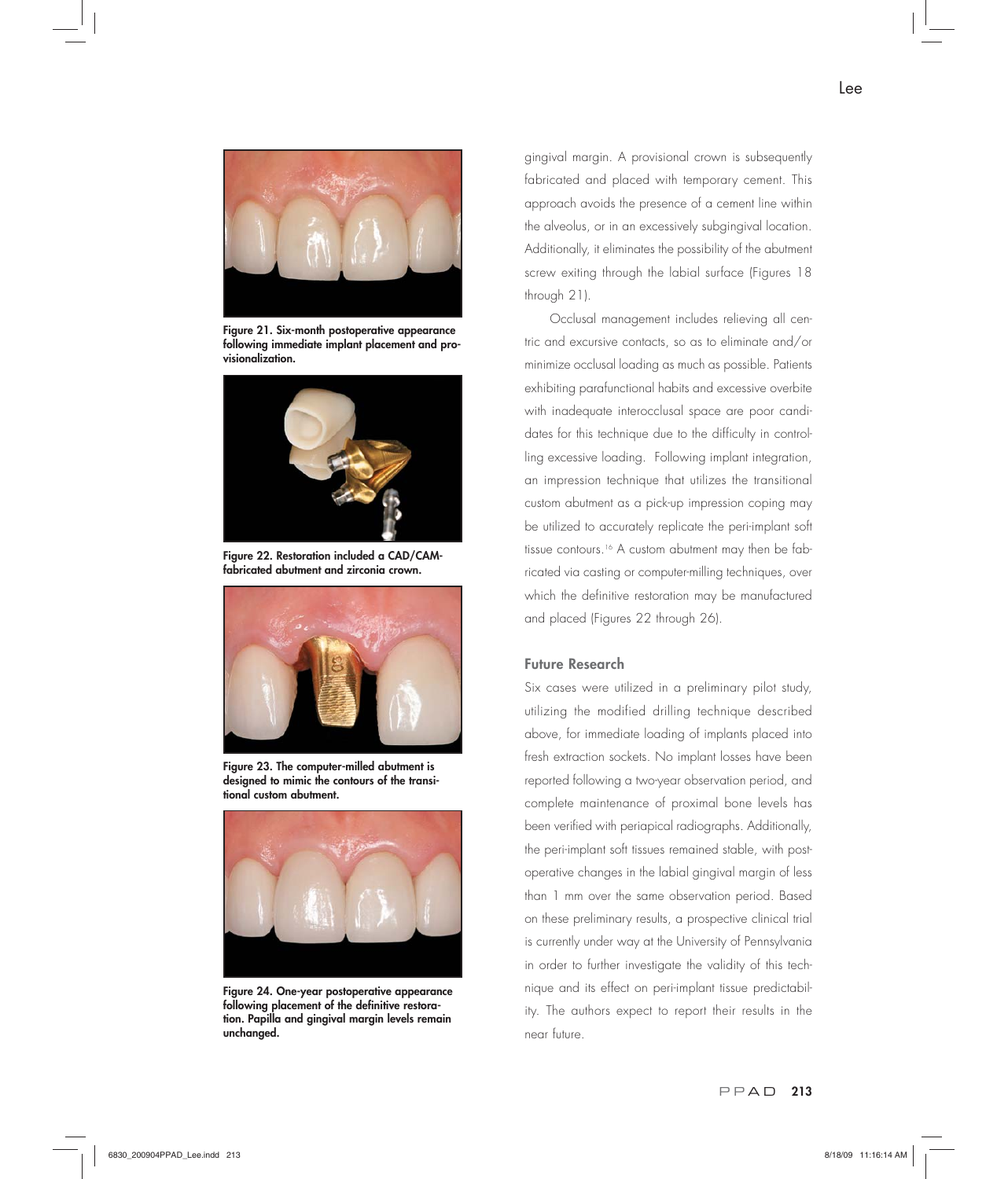

**Figure 25. One-year postoperative radiograph following treatment completion. Platform switching implant was effective in preserving alveolar crest levels.**



**Figure 26. Appearance at two years postoperatively. Appropriate emergence profile, maintenance of gingival margin levels, and labial soft tissue volume are evident.**

#### **Conclusion**

Implants exhibiting a non-conical apex may be placed into fresh extraction sockets utilizing a flapless approach and immediately loaded to successfully replace individual teeth. A modified drilling sequence has been proposed to increase torque insertion and improve implant stability. Immediate placement of a provisional restoration may be essential to adequately support the peri-implant tissues. This approach may be particularly advantageous in the anterior maxilla, where maintenance of gingival margin levels is required to achieve a predictable aesthetic result.

## **Acknowledgment**

*The authors declare no financial interest in any of the* 

*products cited herein.*

### **References**

- 1. Schnitman P, Wöhrle PS, Rubenstein JE, et al. Ten-year results for Brånemark implants immediately loaded with fixed prostheses at implant placement. Int J Oral Maxillofac Impl 1997;12(4): 495-503.
- 2. Tarnow DP, Emtiaz S, Classi A. Immediate loading of threaded implants at stage 1 surgery in edentulous arches: Ten consecutive case reports with 1- to 5-year data. Int J Oral Maxillofac Implants 1997;12:319-324.
- 3. Balshi TJ, Wolfinger GJ. Immediate loading of Brånemark implants in edentulous mandibles: A preliminary report. Implant Dent 1997;6:83-88.
- 4. Ganeles J, Wismeijer D. Early and immediately restored and loaded dental implants for single-tooth and partial-arch applications. Int J Oral Maxillofac Impl 2005;20:769-776.
- 5. Testori T, Meltzer A, Del Fabbro M, et al. Immediate occlusal loading of Osseotite implants in the lower edentulous jaw: A multicenter prospective study. Clin Oral Impl Res 2004;15: 278-284.
- 6. Pietrokovski J, Massler M. Alveolar ridge resorption following tooth extraction. J Prosthet Dent 1967:21-27.
- 7. Schropp L, Wenzel A, Kostopoulos L, Karring T. Bone healing and soft tissue contour changes following single-tooth extraction: A clinical and radiographic 12-month prospective study. Int J Periodont Rest Dent 2003;23:313-323.
- 8. Lam RV. Contour changes of the alveolar processes following extractions. J Prosthet Dent 1960;10:25-32.
- 9. Araújo MG, Lindhe J. Dimensional ridge alterations following tooth extraction. An experimental study in the dog. J Clin Periodontol 2005;32(2):212-218.
- 10. Lazzara RJ. Immediate implant placement into extraction sites: surgical and restorative advantages. Int J Periodont Rest Dent 1989;9(5):332-343.
- 11. Beagle JR. The immediate placement of endosseous dental implants in fresh extraction sites. Dent Clin North Am 2006;50(3): 375-389.
- 12. Araújo MG, Sukekava F, Wennstrom JL, Lindhe J. Tissue modeling following implant placement in fresh extraction sockets. Clin Oral Impl Res 2006;17:615–624.
- 13. Wohrle PS. Single-tooth replacement in the aesthetic zone with immediate provisionalization: Fourteen consecutive case reports. Pract Periodont Aesthet Dent 1998;10:1107-1114.
- 14. Kan JYK, Rungcharassaeng K, Lozada J. Immediate placement and provisionalization of maxillary anterior single implants: 1-year prospective study. Int J Oral Maxillofac Impl 2003;18:31-39.
- 15. De Rouck T, Collys K, Wyn I, Cosyn J. Instant provisionaliza-tion of immediate single-tooth implants is essential to optimize esthetic treatment outcome. Clin Oral Implants Res 2009;20(6): 566-570.
	- 16. Lee EA. Transitional custom abutments: Optimizing aesthetic treatment implant-supported restorations. Pract Periodont Aesthet Dent 1999;11(9):1027-1034.
- 17. Cannizaro G, Leone M, Esposito M. Immediate functional load-ing of implants placed with flapless surgery in the edentulous max-illa: 1-year follow-up of a single cohort study. Int J Oral Maxillofac Implants. 2007;22(1):87-95.
	- 18. Pinheiro Ottoni JM, Lima Oliveira ZF, Mansini R, Cabral AM. Correlation between placement torque and survival of single-tooth implants. Int J Oral Maxillofac Impl 2005;20:769-776.
	- 19. Skalak R, Zhao Y. Interaction of force-fitting and surface roughness of implants. Clin Impl Dent Relat Res 2000;2:219-224.
- 20. Araújo M, Linder E, Wennström J, Lindhe J. The influence of Bio-Oss collagen on healing of an extraction socket: An experimental study in the dog. Int J Periodont Rest Dent 2008;28(2):123-35.
- 21. Nevins M, Camelo M, De Paoli S, et al. A study of the fate of the buccal wall of extraction sockets of teeth with prominent roots. Int J Periodont Rest Dent 2006;26(1):19-29.